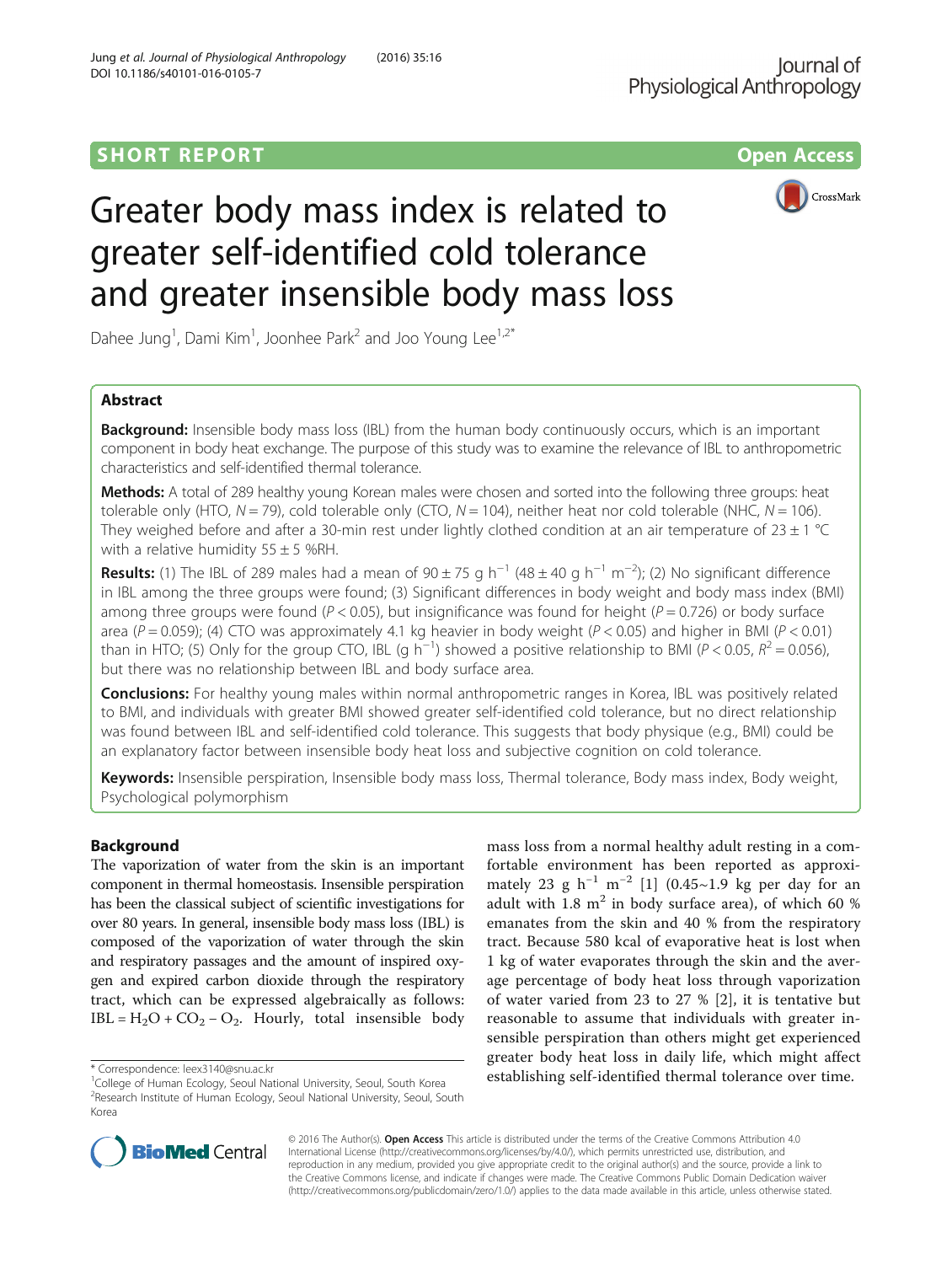<span id="page-1-0"></span>The insensible perspiration is influenced by external and internal factors such as air temperature [[3](#page-4-0)–[5\]](#page-4-0), air humidity [[1](#page-4-0), [5](#page-4-0), [6](#page-4-0)], posture [\[7](#page-4-0)], activity [\[2](#page-4-0), [8](#page-4-0)–[10](#page-4-0)], circadian rhythm [[11](#page-4-0)], skin temperature [\[9, 12\]](#page-4-0), body region [[13](#page-4-0)], metabolism [[1](#page-4-0), [5\]](#page-4-0), body fluid [\[8\]](#page-4-0), obesity [\[14\]](#page-4-0), burned skin [\[15\]](#page-4-0), age [[16](#page-4-0)], and diseases [[14\]](#page-4-0). Higher air temperature, lower humidity, and higher skin temperature cause greater IBL [\[3](#page-4-0), [4, 6, 9, 12](#page-4-0)]. Also, the palm and the head had greater regional IBL than the chest or arms [\[13\]](#page-4-0). Furthermore, insensible perspiration is known as a significant index for estimating total heat production of normal adults under a basal state [\[17\]](#page-4-0). Although such anthropological and physiological significance of IBL in human heat exchange, very little information are available concerning relationships to anthropometric characteristics, such as body weight, height, or body surface area. If body surface area is greater, IBL could be greater, which induces greater body heat loss by evaporation from the skin. In this regard, it is reasonable to hypothesize that greater insensible body mass loss can cause a greater sense of being cold in daily life under the assumption of that body heat loss by convection and radiation maintained.

An individual who perceive cold more intensively (or who consider themselves cold sensitive) in a thermal environment compared to others can be considered as an individual who is subjectively less tolerable to cold. A term, "self-identified cold tolerance" was defined as subjective cold tolerance which is identified by an individual [[18\]](#page-4-0). This may not be in agreement with physiologically evaluated cold tolerance, but it is important that selfidentified thermal tolerance drives thermoregulatory behavior. From perspectives on physiological polymorphism in thermoregulation [\[19](#page-4-0)], classifying individuals with their self-identified thermal tolerance might be considered as psychological polymorphism in behavioral thermoregulation. Investigating the relevance of the absolute quantity of IBL and self-identified thermal tolerance is an explorative attempt to expand fundamental knowledge on human thermal regulation.

In this regard, the purpose of this study was to investigate the relationships between anthropometric characteristics and insensible body mass loss for clothed adult males at a comfortable environment. Secondly, we investigated the relevance between self-identified thermal tolerance and IBL. We hypothesized that (1) body mass index would have positive relationships with insensible body mass loss or self-identified cold tolerance and (2) there would be a positive relationship between insensible body mass loss

## **Methods**

## Subjects and survey

and self-identified cold tolerance.

A total of 289 healthy young Korean males (mean ± SD:  $23.8 \pm 4.7$  years in age,  $175.4 \pm 5.5$  cm in height,  $70.4 \pm 1.7$ 10.8 kg in body weight,  $1.89 \pm 0.17$  m<sup>2</sup> in body surface area,  $23 \pm 3$  in body mass index (BMI)) participated in the measurement (Table 1). Among 436 male students who initially volunteered, only the following three groups classified by self-identified thermal tolerance were selected for the measurement: heat tolerable only (HTO) (I am tolerable to heat only;  $N = 79$ ), cold tolerable only (CTO) (I am tolerable to cold only;  $N = 104$ ), neither heat nor cold tolerable (*NHC*) (I am intolerable to both heat and cold;  $N = 106$ ). Another group, HCT (I am tolerable to both heat and cold;  $N = 8$ ), were excluded because of the small number of responses. Furthermore, 139 individuals who expressed as being in the middle between "tolerable" and "intolerable" to heat or cold were excluded because of greater efficiency for the investigation between IBL and the self-identified thermal tolerance. No statistical differences between three groups were found in age, height, and body surface area (BSA) (Table 1). However, CTO had a significantly greater body weight and BMI when compared to HTO (Fig. [1](#page-2-0),  $P < 0.05$ ). We interviewed all subjects about thermal behavior and thermal preference in their daily life using a questionnaire which was introduced by Park and Lee [[18](#page-4-0)]. According to the questionnaire, NCH preferred more auxiliary heating devices, thermal gloves, hats, or thermal

| <b>Lable I</b> Allthopollictic characteristics of subjects |                  |                   |                     |                   |       |
|------------------------------------------------------------|------------------|-------------------|---------------------|-------------------|-------|
| Group                                                      | HTO $(N = 79)^a$ | $CTO (N = 104)^b$ | NHC $(N = 106)^{c}$ | Total $(N = 289)$ |       |
| Age (year)                                                 | $23.9 + 2.9$     | $23.6 \pm 6.6$    | $23.7 \pm 3.3$      | $23.8 + 4.7$      | 0.924 |
| Height (cm)                                                | $175 \pm 5$      | $175 \pm 6$       | $176 \pm 6$         | $175 \pm 6$       | 0.726 |
| Body weight (kg)                                           | $68.5 + 8.6a$    | $72.6 + 9.4b$     | $70.5 \pm 10.5$ ab  | $70.7 + 9.9$      | 0.013 |
| <b>BMI<sup>d</sup></b>                                     | $22.3 \pm 2.3a$  | $23.6 \pm 2.7$ b  | $22.8 \pm 2.8a$     | $23.0 \pm 2.7$    | 0.002 |
| BSA $(m^2)^e$                                              | $1.87 + 0.13$    | $.91 + 0.13$      | $1.89 \pm 0.15$     | $1.89 \pm 0.14$   | 0.059 |

Table 1 Anthropometric characteristics of subjects

"a," "b," and "ab" represent statistically classified groups by ANOVA

<sup>a</sup>HTO: I am tolerable to heat only

<sup>b</sup>CTO: I am tolerable to cold only

c NHC: I am intolerable to both heat and cold

 $^{\text{d}}$ BMI (body mass index) = body weight (kg)/height (cm)<sup>2</sup>

<sup>e</sup>BSA (body surface area) = height (cm)<sup>0.725</sup>  $\times$  body weight (kg)<sup>0.425</sup>  $\times$  72.46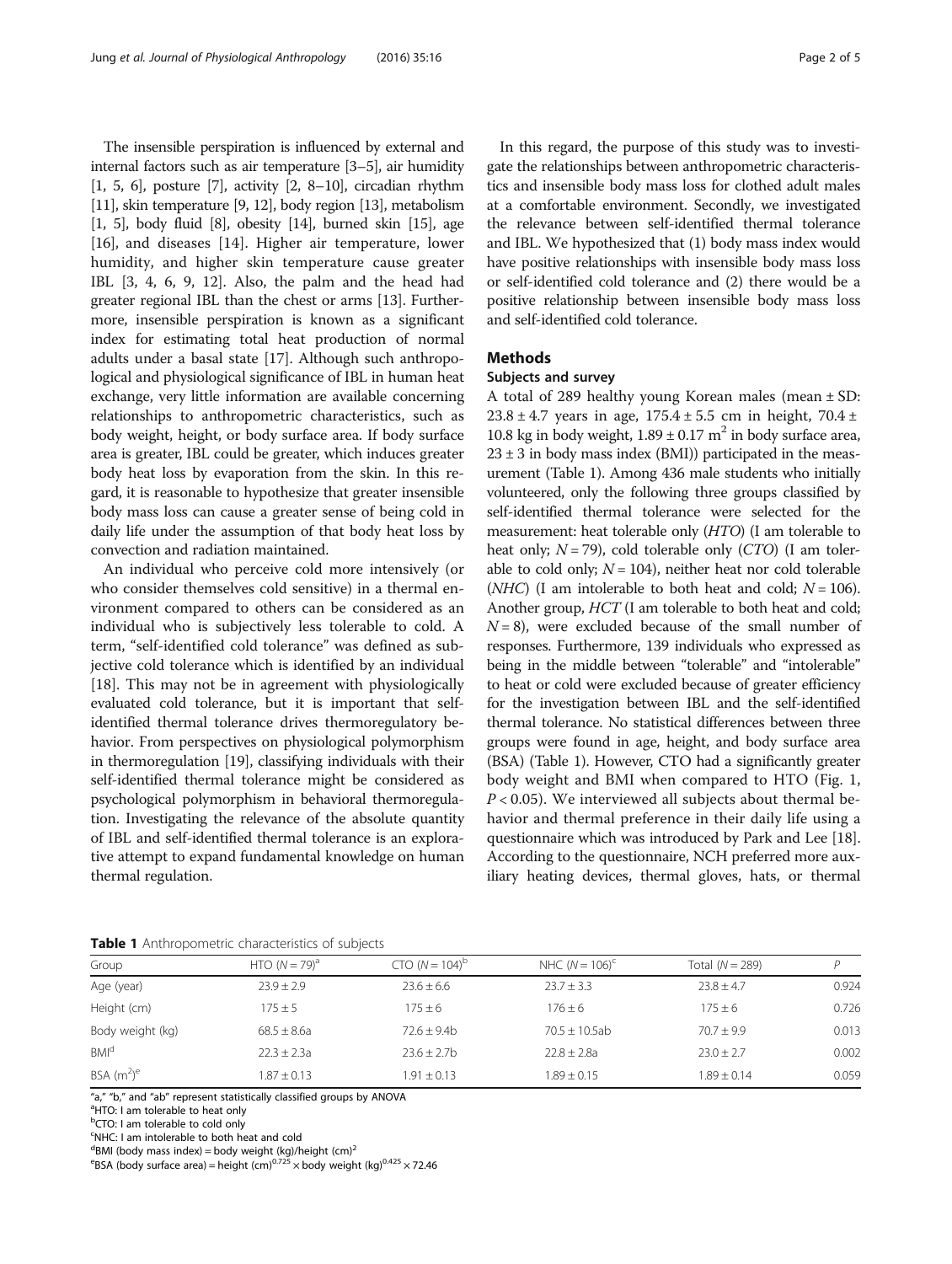<span id="page-2-0"></span>

underwear in winter when compared to the CTO, whereas the CTO sweated a lot in summer, especially on the face, preferred winter to summer, and require air-conditioning system in summer [\[20\]](#page-4-0). The categorized groups were confirmed by the thermal behavior from the questionnaire results. This study was approved by the SNU Institutional Review Board (IRB #E1503/002-007).

#### **Measurements**

Measurements were conducted during the spring (May) in Korea. We provided participants with guidelines about hydration, nutritional status, physical condition, sleeping requirement, and drinking restriction a couple of days before the measurement day. We also guided participants to come wearing their long sleeve shirts, long pants, underpants, socks, and running shoes (about 0.66 clo in total thermal insulation estimated by ISO 9920 [\[21\]](#page-4-0)). The materials of upper garments were also restricted in 100 % cotton or cotton with polyester. For lower garments, participants wore their cotton trousers, denim jeans, or training pants. There were no clothes in leather, fur, or plastic materials. Participants refrained from diet and exercise for at least 2 h prior to the measurement. Only drinking water for 2 h was allowed to avoid a non-hydrated state. Measurements were conducted from AM 1000 to PM 1800 except lunch time. All participants were under a controlled environment with an air temperature of  $23 \pm 1$  °C and air humidity of 50 ~ 60 %RH. No one feel any sense of being cool or warm inside the room. They were weighed before and after a 30-min rest using an electronic balance (Sartorius Company, Germany, Sensitivity 1 g), and we doubled the mass change for 30 min to convert to a 60-min change. During the 30-min rest on a chair, they were restricted from having any foods or drinks, urinating, and sleeping, which could cause errors in body weight measurement.

## Statistical analysis

All data were expressed as mean and standard deviations (mean ± SD). Correlation coefficients between continuous variables were calculated using SPSS V22.0. ANOVA was conducted to test differences between the three groups in terms of age, height, body mass, body surface area, body mass index, and IBL. To test a moderator effect of the variable (insensible body mass loss) on the self-identified cold tolerance, we conducted a regression analysis. A statistical significance was set at  $P < 0.05$ .

## Results

IBL of the 289 young males had a mean of  $90 \pm 75$  g h<sup>-1</sup>  $(48 \pm 40 \text{ g h}^{-1} \text{ m}^{-2})$ . Although the group NHC showed greater IBL than other two groups and the IBL of HTO was the least with  $85 \pm 70$  g h<sup>-1</sup> (51 ± 47 g h<sup>-1</sup> m<sup>-2</sup>), no significant difference was found among the three groups (Fig. 1). While IBL had no relationships with age and height, IBL had significant relationships with body weight or BMI showing that the greater body weight, the greater IBL  $(r = 0.222, P < 0.01)$  and greater BMI had greater IBL  $(r = 0.237, P < 0.01)$  (Fig. [2\)](#page-3-0). When we converted IBL (g h<sup>-1</sup>) to the amount of IBL divided by BSA (g h<sup>-1</sup> m<sup>-2</sup>), no relationship to body weight or BMI was found. In particular, when reanalyzing the data for each group, IBL (g h−<sup>1</sup> ) showed a significant relationship to BMI for the CTO only  $(r = 0.267, P < 0.01)$ , whereas no relationship was found for HTO and NHC. When we merged Figs. 1 and [2](#page-3-0), a tendency was found that the greater BMI had the greater IBL from individuals who were more tolerable to cold (Fig. [3](#page-3-0)). For the moderator analyses between selfidentified thermal tolerance and BMI, the effect of insensible body mass loss was not significant.

## **Discussion**

The first hypothesis of this study was accepted. We found positive relationships between BMI and IBL (Fig. [2\)](#page-3-0) and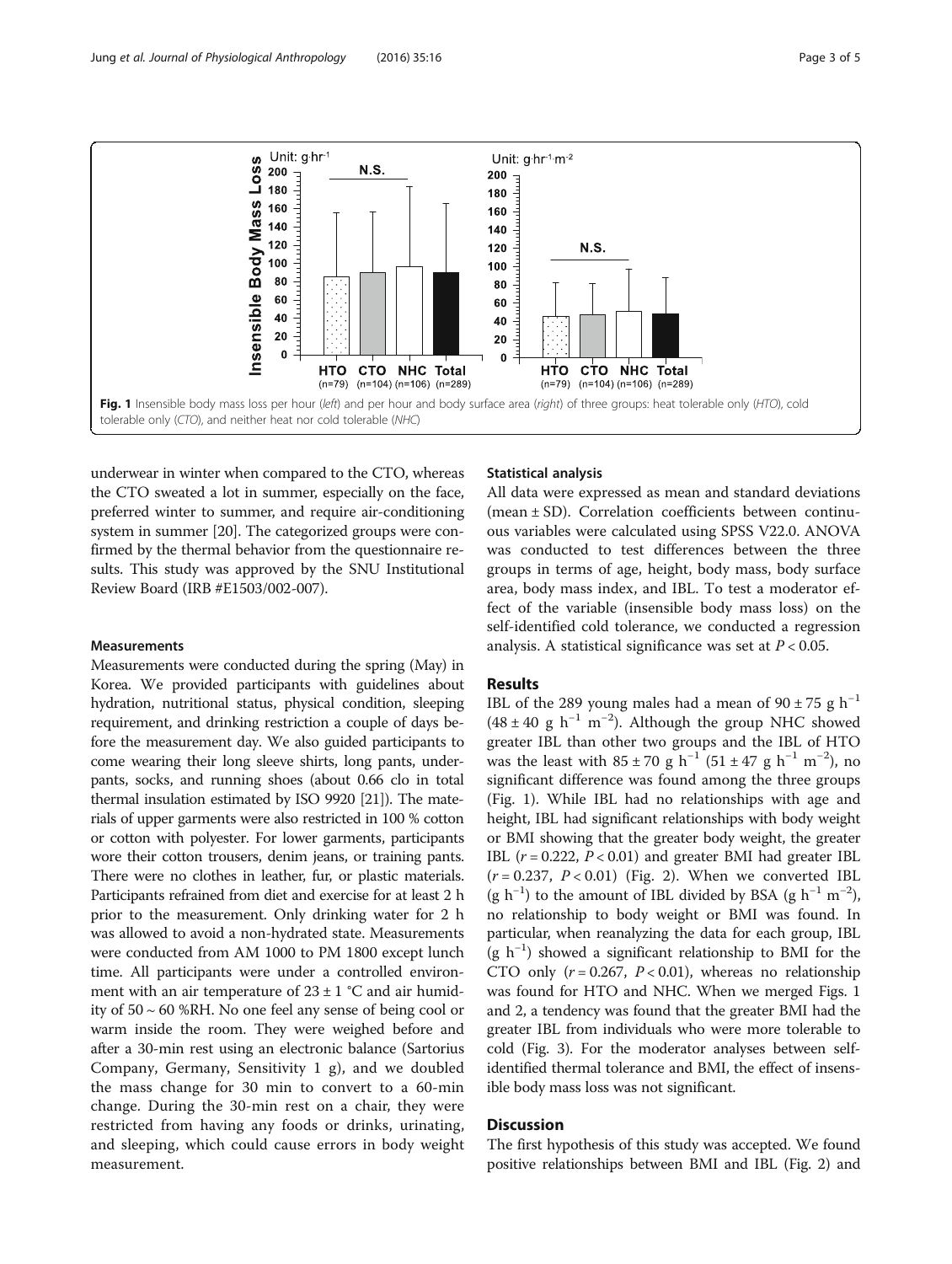<span id="page-3-0"></span>

greater BMI for the group who were cold tolerable only (Table [1](#page-1-0)). The second hypothesis was rejected because there was no difference in IBL among the three groups (Fig. [1\)](#page-2-0). However, an interesting finding was that BMI might play the role of a bridge between self-identified cold tolerance and IBL even though no direct relationship was found between self-identified cold tolerance and IBL. BMI had positive relationships to both self-identified cold tolerance and IBL (Fig. 3). This can be interpreted as showing that physical factors, such as body volume or body mass, are significant factors in both insensible perspiration and subjective cold tolerance. Traditionally, it is well known that 24-h basal heat production could be predicted from the hourly basal insensible perspiration based on a linear equation (e.g., cal  $h^{-1} = 1.325$  insensible body mass loss per hour + 19.3; insensible perspiration =  $0.91 \times$  insensible body mass loss) [\[8\]](#page-4-0). The present results recall the intervention of physical factors into daily heat exchange in a comfortable environment through water vaporization.

The second interesting finding was that the absolute amount of IBL obtained from this study was greater than conventional values that have been reported in previous studies. For example, the average value of IBL in the present study was  $90 \pm 75$  g h<sup>-1</sup> (48 ± 40 g h<sup>-1</sup> m<sup>-2</sup>), whereas Kuno [[1](#page-4-0)] reported 23 g  $h^{-1}$  m<sup>-2</sup> of insensible perspiration. Also, Lamke and his colleagues [\[4](#page-4-0)] reported that

the average total cutaneous insensible perspiration of resting subjects (1.75 m<sup>2</sup> in BSA) was estimated to be 22 g h<sup>-1</sup>. According to Newburgh and his colleagues [\[22](#page-4-0)], healthy young males' insensible perspiration showed 63~67 g  $h^{-1}$ . Relatively greater or smaller insensible body mass loss could be related to differences in regular diet, posture, and the amount of loss from the respiratory gas exchange (evaporation from the respiratory tract and difference between  $VO<sub>2</sub>$  and  $VCO<sub>2</sub>$ ). Regarding diet, greater respiratory quotients (RQ) (i.e., consumed  $O_2$  < produced  $CO_2$ ) induced greater insensible perspiration and RQ is greater for a carbohydrate-centered diet compared to a fat-centered diet [[23](#page-4-0)]. We did not assess the diet of the participants on the day, but it is assumed that Korean males have a more carbohydrate-centered diet compared to Western male subjects. Secondly, there could be the effect of posture on insensible perspiration. Benedict and Wardlaw [\[7\]](#page-4-0) found that the insensible water loss increased at an average of 20 % in the sitting position when compared with the lying position. Most previous studies were conducted in the lying position, while our subjects were in the sitting position. Thirdly, we reported insensible body mass loss whereas some of the previous reports calculated "insensible perspiration." As insensible perspiration forms about 91 % of insensible body mass loss, such a difference should be considered. Through the mass analysis